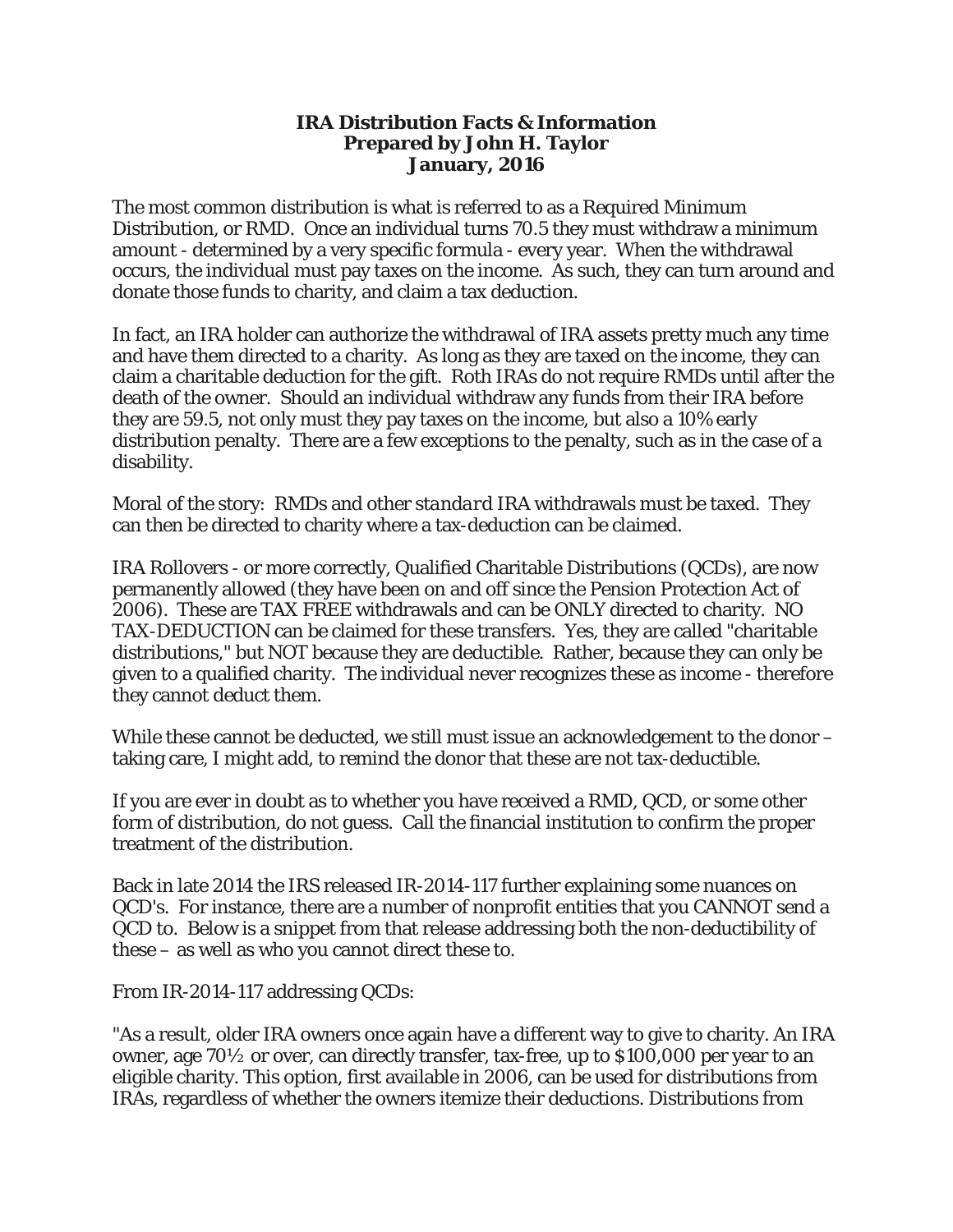employer-sponsored retirement plans, including SIMPLE IRA plans and simplified employee pension (SEP) plans, are not eligible.

"To qualify, the funds must be transferred directly by the IRA trustee to the eligible charity. Distributed amounts may be excluded from the IRA owner's income – resulting in lower taxable income for the IRA owner. **However, if the IRA owner excludes the distribution from income, no deduction, such as a charitable contribution deduction on [Schedule A,](https://www.irs.gov/uac/Schedule-A-%28Form-1040%29,-Itemized-Deductions) may be taken for the distributed amount.**

"Not all charities are eligible. **For example, donor-advised funds and supporting organizations are not eligible recipients.**"

For further details, please go to the IRS FAQ on the topic:

[https://www.irs.gov/Retirement-Plans/Retirement-Plans-FAQs-regarding-IRAs-Distributions-](https://www.irs.gov/Retirement-Plans/Retirement-Plans-FAQs-regarding-IRAs-Distributions-(Withdrawals)) [\(Withdrawals\)](https://www.irs.gov/Retirement-Plans/Retirement-Plans-FAQs-regarding-IRAs-Distributions-(Withdrawals))

But here is the IRS text in its entirety:

# **IRA FAQs - Distributions (Withdrawals) Distributions while still working**

Can I take money from my traditional IRA, or my SEP or SIMPLE IRA, while I am still working?

You can take distributions from your IRA (including your SEP-IRA or SIMPLE-IRA) at any time. There is no need to show a hardship to take a distribution. However, your distribution will be includible in your taxable income and it may be subject to a 10% additional tax if you're under age 59 1/2. The additional tax is 25% if you take a distribution from your SIMPLE-IRA in the first 2 years you participate in the SIMPLE IRA plan. There is no exception to the 10% additional tax specifically for hardships. See [chart of](https://www.irs.gov/Retirement-Plans/Plan-Participant,-Employee/Retirement-Topics---Tax-on-Early-Distributions)  [exceptions to the 10% additional tax.](https://www.irs.gov/Retirement-Plans/Plan-Participant,-Employee/Retirement-Topics---Tax-on-Early-Distributions)

**Do I request the distribution check directly from my employer or from the financial institution where contributions to my SEP or SIMPLE IRA are invested?**

You will need to contact the financial institution holding your IRA assets.

# If I withdraw money from my IRA before I am age 59 1/2, which forms do I need to fill out?

Regardless of your age, you will need to file a Form 1040 and show the amount of the IRA withdrawal. Since you took the withdrawal before you reached age 59 1/2, unless you met one of the exceptions listed in [Publication 590-B,](https://www.irs.gov/publications/p590b/index.html) you will need to pay an additional 10% tax on early distributions on your Form 1040. You may need to complete and attach a [Form 5329](https://www.irs.gov/pub/irs-pdf/f5329.pdf) *Additional Taxes on Qualified Plans (Including IRAs) and Other Tax-Favored Accounts*, to the tax return. Certain distributions from Roth IRAs are not taxable.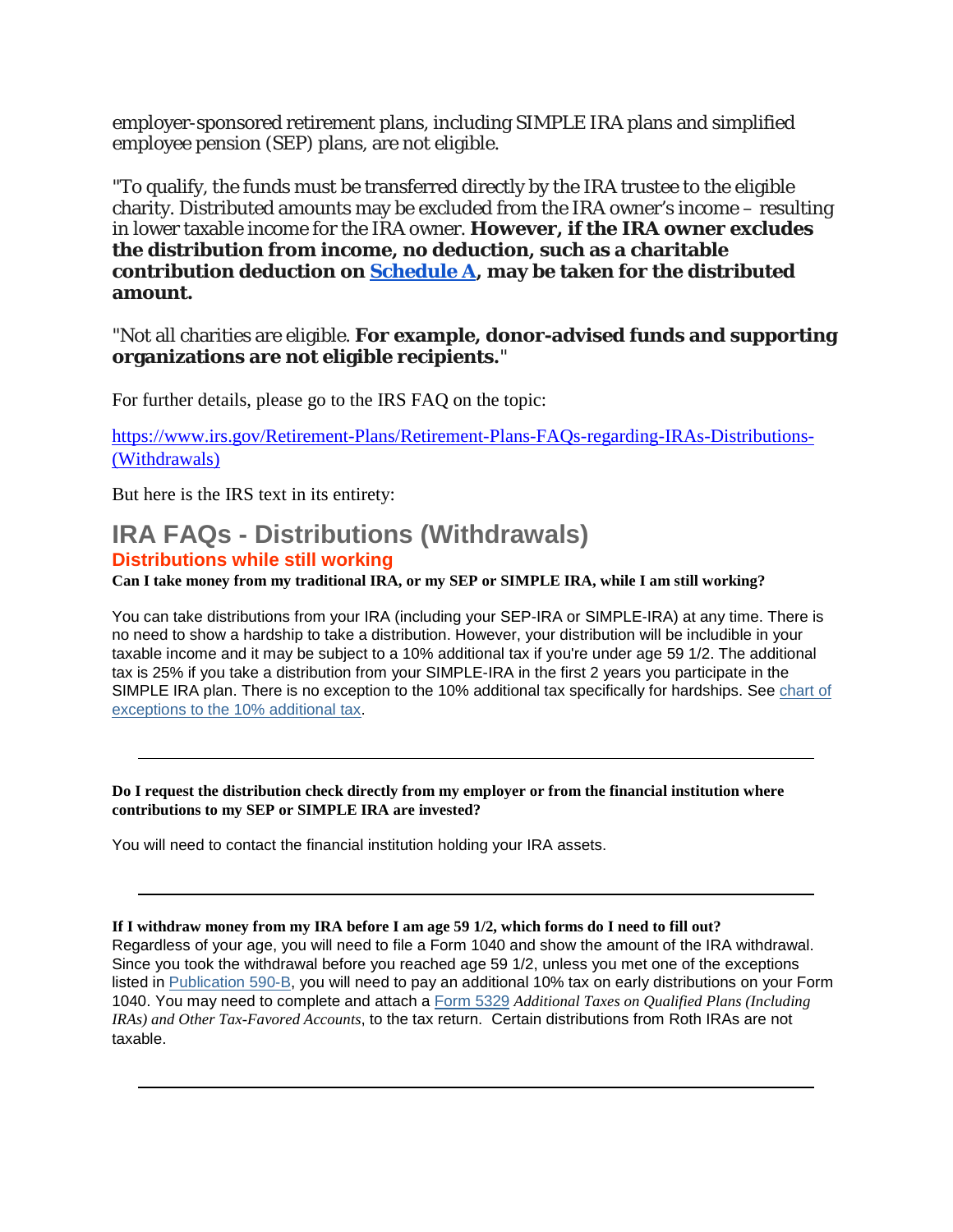#### **Can I deduct the 10% additional early withdrawal tax as a penalty on early withdrawal of savings?**

No, the additional 10% tax on early distributions from qualified retirement plans does not qualify as a penalty for withdrawal of savings.

#### Will I have to pay the 10% additional tax on early distributions if I am 47 years old and ordered by a divorce **court to take money out of my traditional IRA to pay my former spouse?**

Yes. Unless you qualify for an [exception,](https://www.irs.gov/Retirement-Plans/Plan-Participant,-Employee/Retirement-Topics---Tax-on-Early-Distributions) you must still pay the 10% additional tax for taking an early distribution from your traditional IRA even if you take it to satisfy a divorce court order (Internal Revenue Code section [72\(t\)\)](https://apps.irs.gov/app/scripts/exit.jsp?dest=http://www.law.cornell.edu/uscode/text/26/72). The 10% additional tax is charged on the early distribution amount you must include in your income and is in addition to any regular income tax from including this amount in income. Unlike distributions made to a former spouse from a qualified retirement plan under a [Qualified Domestic](https://www.irs.gov/Retirement-Plans/Plan-Participant,-Employee/Retirement-Topics-QDRO-Qualified-Domestic-Relations-Order)  [Relations Order,](https://www.irs.gov/Retirement-Plans/Plan-Participant,-Employee/Retirement-Topics-QDRO-Qualified-Domestic-Relations-Order) there is no "divorce" exception to the 10% additional tax on early distributions from IRAs.

The only divorce-related exception for IRAs is if you transfer your interest in the IRA to a spouse or former spouse, and the transfer is under a divorce or separation instrument (see IRC section [408\(d\)\(6\)\)](https://apps.irs.gov/app/scripts/exit.jsp?dest=http://www.law.cornell.edu/uscode/text/26/408). However, the transfer must be done by:

- changing the name on the IRA from your name to that of your former spouse (if transferring your entire interest in that IRA), or
- a [trustee-to-trustee transfer](https://www.irs.gov/publications/p590a/index.html) from your IRA to one established by your former spouse. **Note**: an indirect rollover doesn't qualify as a transfer to your former spouse even if the distributed amount is deposited into your former spouse's IRA within 60-days.

See Retirement Topics - [Divorce](https://www.irs.gov/Retirement-Plans/Plan-Participant,-Employee/Retirement-Topics---Divorce)

# **Required minimum distributions**

# **How much must I take out of my IRA at age 70 1/2?**

Required minimum distributions (RMDs) must be taken each year beginning with the year you turn age 70 1/2. The RMD for each year is calculated by dividing the IRA account balance as of December 31 of the prior year by the applicable distribution period or life expectancy. This rule does not apply to your Roth IRAs. You can determine your distribution period or life expectancy by using the Tables in Appendix B of [Publication 590-B](https://www.irs.gov/publications/p590b/index.html) *Distributions from Individual Retirement Arrangements (IRAs)*.

- **Table I** for beneficiaries.
- **Table II** for owners whose spouse is 10 years younger and the IRA's sole beneficiary
- **Table III** for all other owners (most IRA owners will use this table)

See the discussion of [required minimum distributions](https://www.irs.gov/Retirement-Plans/Plan-Participant,-Employee/Retirement-Topics-Required-Minimum-Distributions-(RMDs)) and worksheets to calculate the required amount.

#### I am over age 70 1/2. Must I receive required minimum distributions from a SEP-IRA or SIMPLE-IRA if I am **still working?**

Both business owners and employees over age 70 1/2 must take [required minimum distributionsf](https://www.irs.gov/Retirement-Plans/Plan-Participant,-Employee/Retirement-Topics-Required-Minimum-Distributions-(RMDs))rom a SEP-IRA or SIMPLE-IRA. There is no exception for non-owners who have not retired.